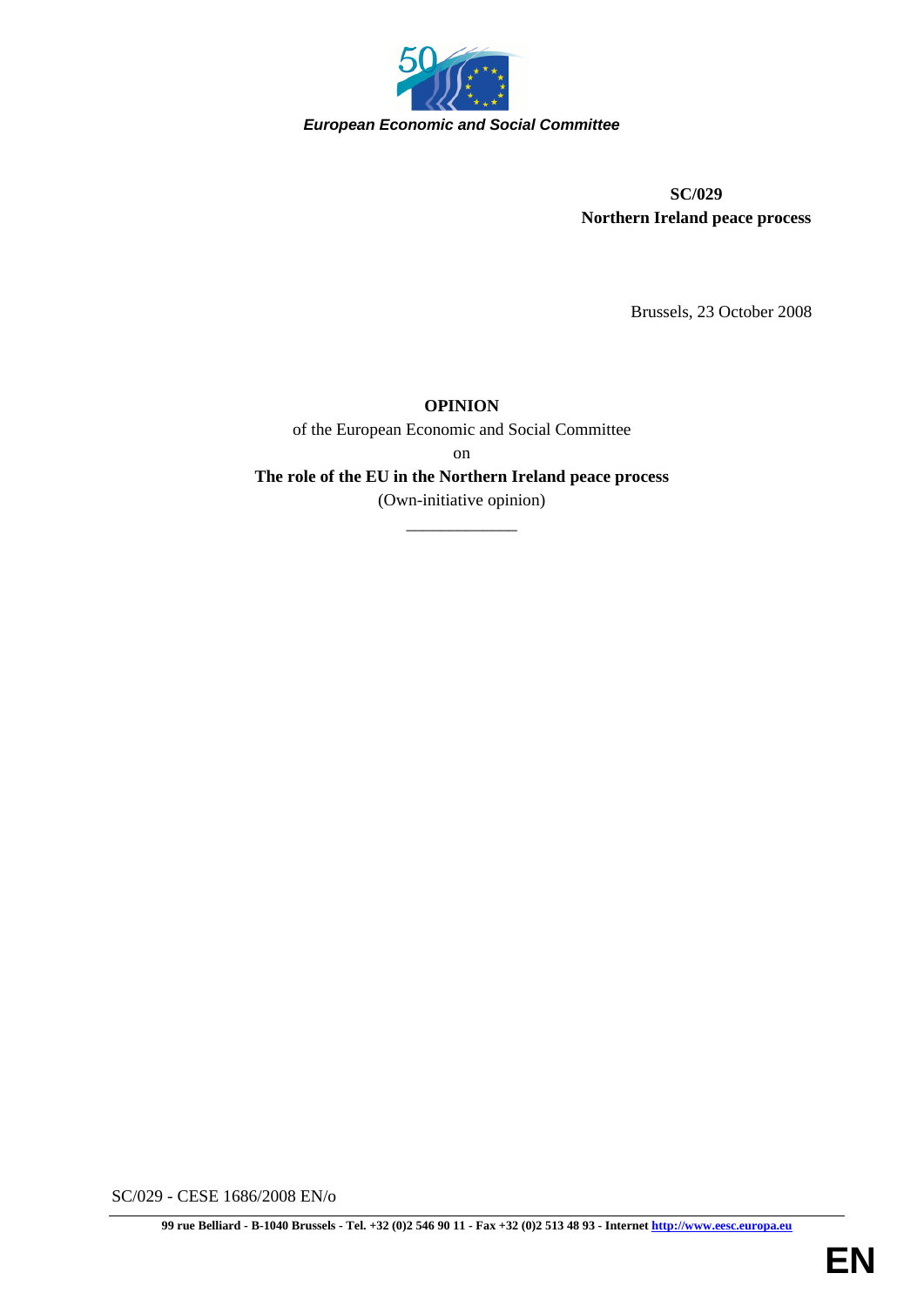At its plenary session of 12 and 13 December 2007, in application of article 19(1) of the Rules, the EESC set up a subcommittee with the task of drawing up an own-initiative opinion on

*The role of the EU in the Northern Ireland Peace process*.

The Subcommittee on The role of the EU in the Northern Ireland peace process, which was responsible for preparing the Committee's work on the subject, adopted its opinion on 23 September 2008. The rapporteur was **Ms Jane Morrice.**

At its 448<sup>th</sup> plenary session held on 22 and 23 October 2008, the European Economic and Social Committee adopted the following opinion by 147 votes to 1 with 2 abstentions.

\* \*

\*

#### 1. **Conclusions**

- 1.1 Much can be learnt from the EU involvement in the Northern Ireland (NI) peace process. The progress made since the darkest days of the region's troubled past, in social, economic and particularly political terms, has been exceptional. The security situation is improved, reorganisation of public administration is well underway, the arrival of newcomers from abroad, both migrants and tourists, not only boosts the economy but also helps challenge traditional sectarian thinking, cross-border cooperation is exceeding expectations and power sharing between former adversaries is becoming accepted as "politically correct".
- 1.2 Complacency however would be totally inappropriate at this juncture. The shocking sight of "peace walls" dividing Catholic and Protestant communities in Belfast is a sad but realistic reminder of the serious difficulties still facing the peace process, particularly in terms of cross-community reconciliation, and of how much remains to be done. Decades of violence, hatred, suspicion, ignorance and intolerance have led to an unprecedented separation of the communities in Northern Ireland. While people may live in an "acceptable level" of peace behind their walls, in their homes, villages, churches, schools or sports stadiums, these "parallel lives" can only represent a transitional stage in a process towards mutual respect, understanding and harmony which may take generations to realise.
- 1.3 The role played by the EU in the Northern Ireland peace process was, and remains, without precedent in its history. The fact that the story of EU support for this process is relatively "unsung" is a measure of the appropriateness of its approach. This was no vain attempt to interfere in a situation beyond its grasp or to paper over cracks. The EU peace-building method in Northern Ireland has been a unique, long-term commitment of substantial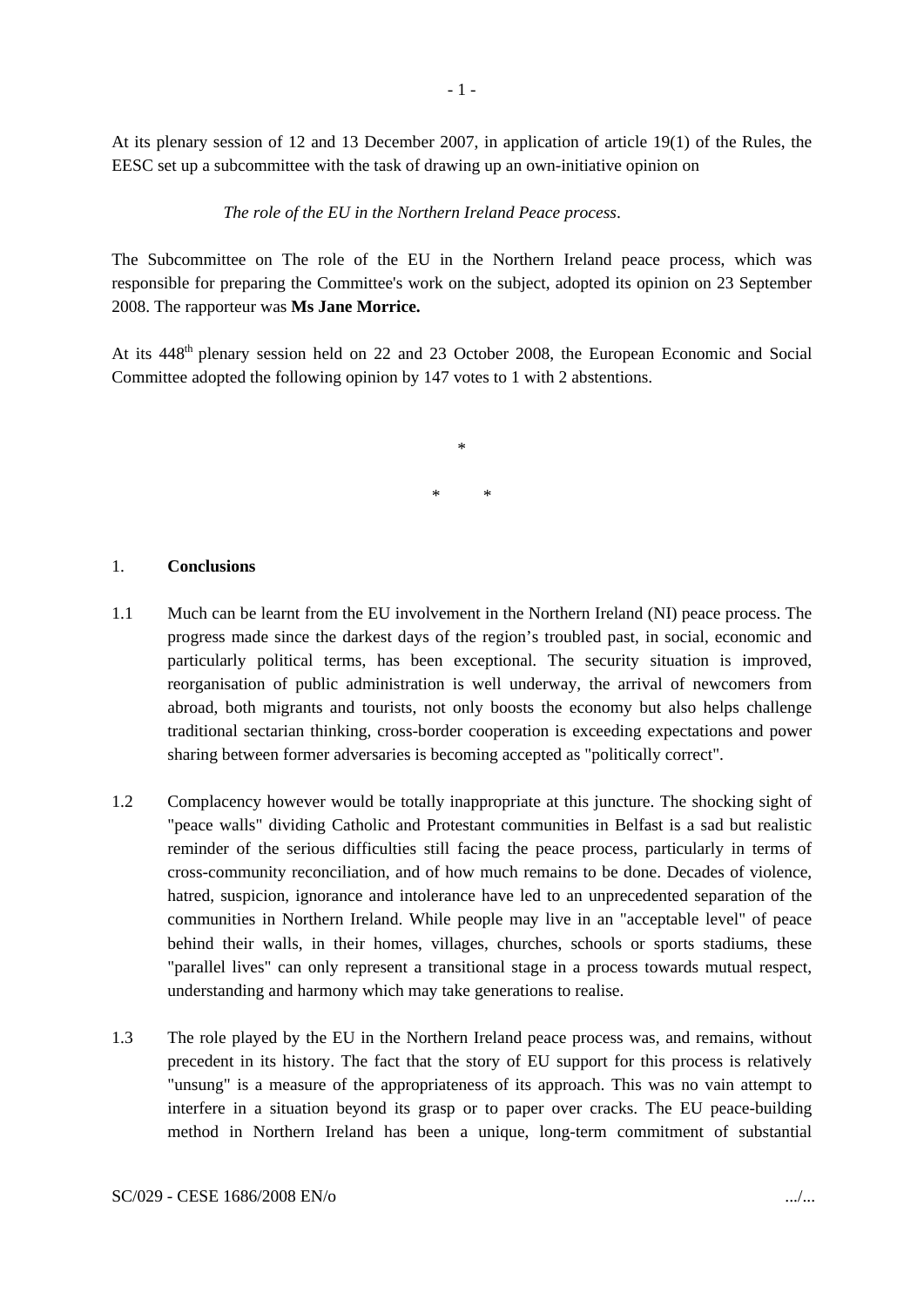resources, strategically planned and executed, based on the principles of social partnership and subsidiarity and guided every step of the way by inclusive local consultation.

- 1.4 Through a combination of indirect and direct intervention, the EU has helped the peace process create the environment for a successful settlement, once the political conditions prevailed, and acted as a catalyst for a genuine peace building impact, the full extent of which is still to be realised.
- 1.5 The EU has made no obvious attempt to stake a claim for the success of the peace process. Yet it would be a failing if history did not place on record the value and the importance of the EU role. This is not only because EU support for reconciliation in particular should continue for years to come but also because the lessons learned from the EU PEACE Programmes could contribute to efforts to promote peace and reconciliation in other parts of the world. The EU will never have all the answers but, as proved in Northern Ireland, it does have the means and a track record to help others find them.
- 1.6 As the world's greatest "role model" for peace-building, the EU, together with its Member States, have the expertise, the experience, the diversity, the resources and the reputation to support conflict resolution and peace-building wherever it is required in the world. But it has more than this. It has a duty to do so and an obligation to place peace-building at the very core of its future strategic direction.

### 2. **Recommendations**

2.1 The recommendations are divided into two distinct sections. The first covers those areas of work within Northern Ireland and the border counties on which EU support should be focussed in order to further the reconciliation process. The second covers the wider context of EU support for peace-building and reconciliation in other areas of conflict using the lessons learned from Northern Ireland outlined in the conflict resolution tool kit below.

## **2.2 The Northern Ireland context**

2.2.1 The lessons learned from the Northern Ireland experience demonstrate that peace-building is a strategic and long term process. It begins with an end to violent conflict and moves through stages towards political stability, peaceful coexistence, reconciliation and ultimately social harmony, economic prosperity and a "shared society". EU support for this process must therefore be long-term in recognition of the fragile nature of the initial stages and of the time it takes to achieve genuine reconciliation. While the volume of EU financial assistance may diminish and become more focussed as the region emerges from conflict, the significance of the EU role as a partner in the process and its ability to develop its relations with the region in other creative ways should continue to grow.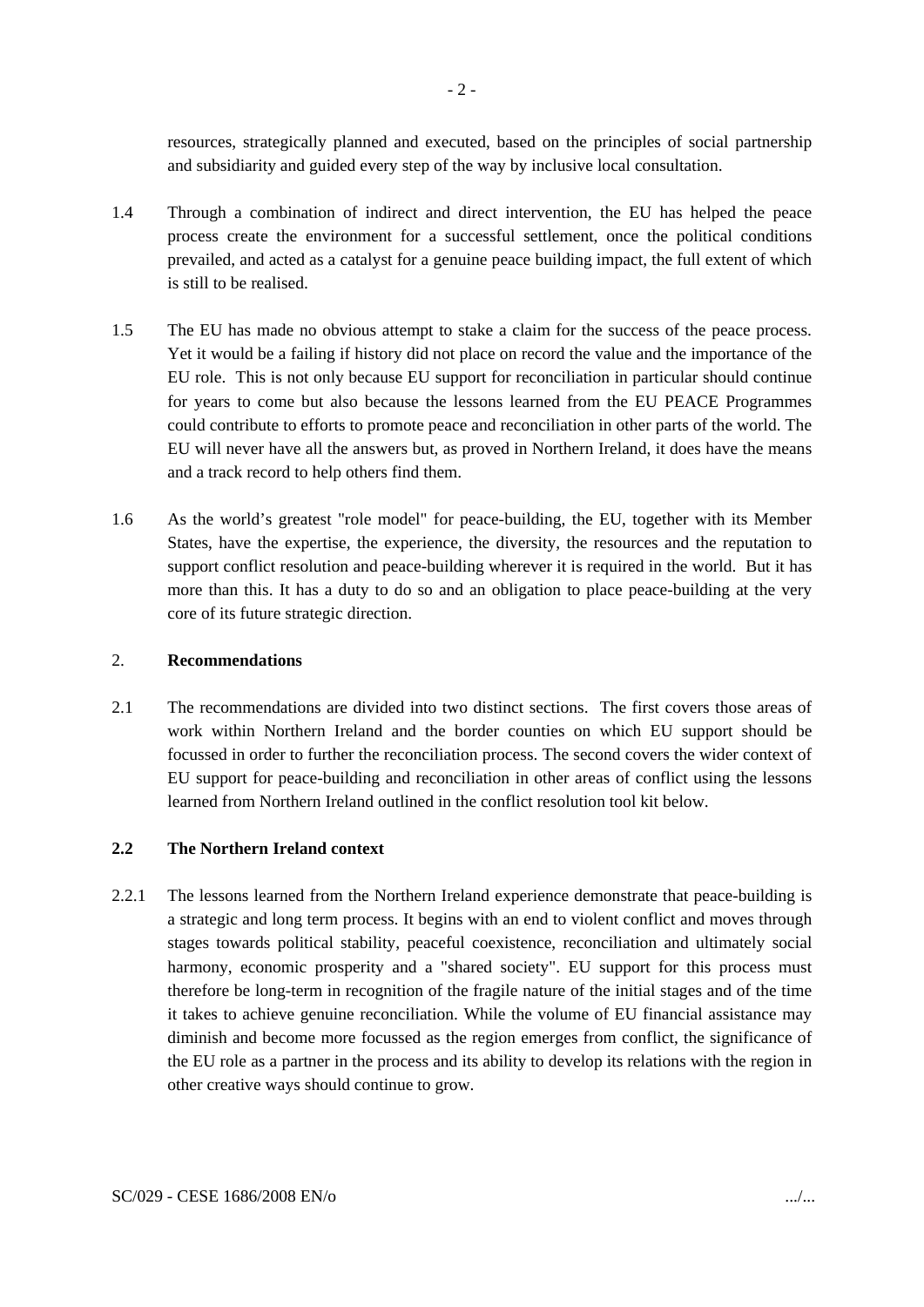- 2.3 **Recommendation 1**: The EU should retain its **long term support** for peace-building in Northern Ireland, in doing so it should place greater focus on:
	- o **cross-community reconciliation** in areas such as culture, the arts, sport, leisure, housing and education and the creation of employment and delivery of public services;
	- **marginalised groups** working in a cross-community capacity as the main beneficiaries, providing support for **single identity work** only in exceptional circumstances where it is an essential prerequisite for building cross-community capacity;
	- o **victims** of the "Troubles" to help re-build their lives, cope with trauma and share their experience with similar groups from other communities and in other conflict zones;
	- o supporting initiatives leading to a **'shared society'** to help reduce the need to duplicate services in housing, health, education, leisure and sporting facilities;
	- o the inclusion of v**oluntary and community organisations, trade unions and business** at all levels of decision-making regarding EU PEACE funds;
	- o the restoration of those **local partnership structures** which served to bring social partners and politicians together in the initial stages of the PEACE programme;
	- o reducing **bureaucracy**, particularly for small-scale projects in rural and urban communities with project evaluation measured in social as well as economic terms;
- 2.4 **Recommendation 2:** The **European Commission Task force on Northern Ireland** should continue to focus on guiding, facilitating and supporting creative and innovative ways for the region to develop outside of those which depend on PEACE funding, such as research, knowledge transfer, education and the facilitation of international networking on conflict resolution.

### **2.5 The wider global context**

- 2.6 The EU has a duty not only to learn the lessons from its experience in Northern Ireland but to pass on this learning to others experiencing different levels of conflict whether they are within its borders, on its borders or in the wider world. This will serve to maximise the positive role the EU can play in global conflict resolution.
- 2.7 **Recommendation 3:** there should be **sharing of key lessons** among EU institutions, Member State authorities and in the international arena. This should be facilitated by:
	- o a comprehensive data-base of best practice in conflict resolution (EP proposal);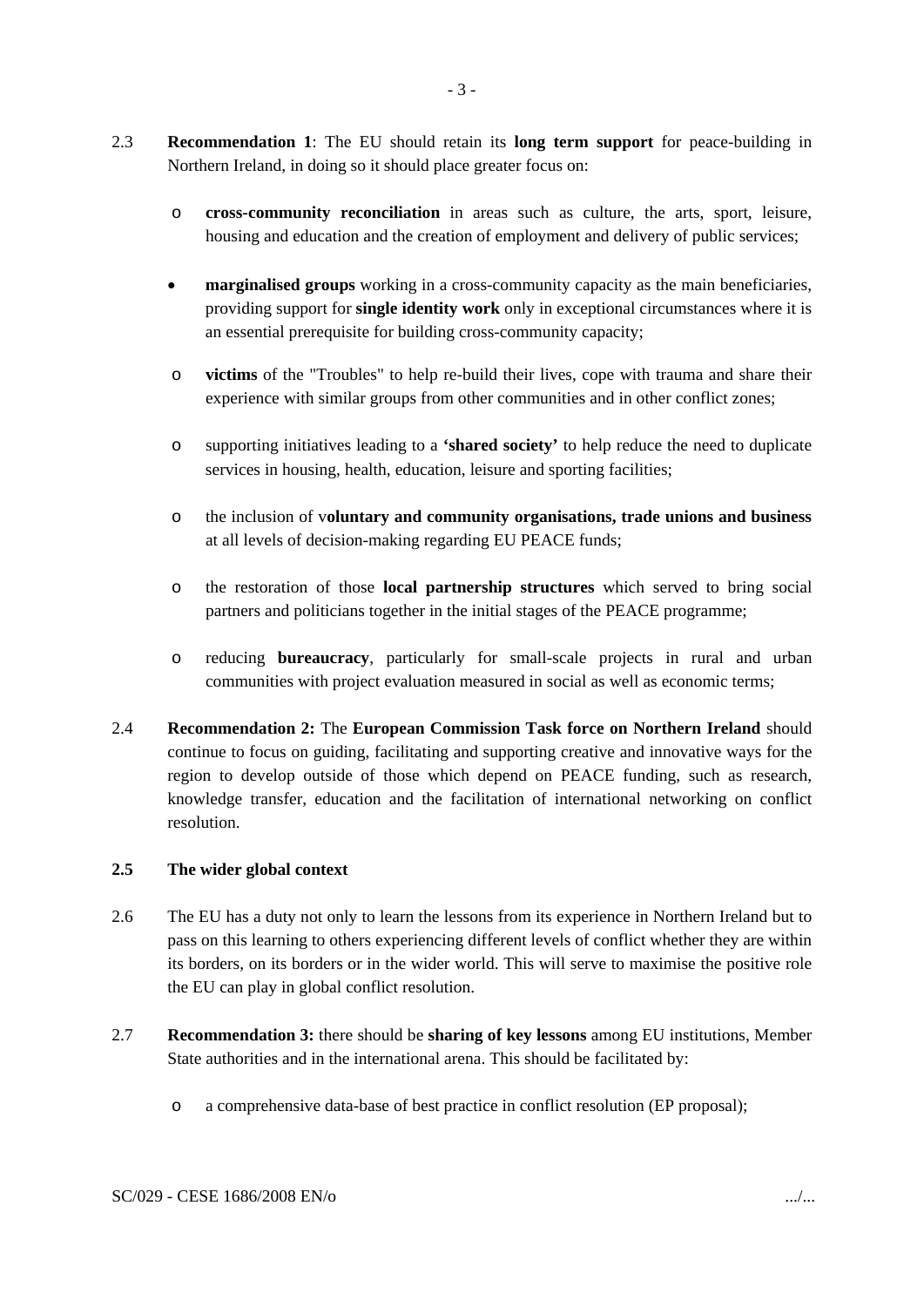- o a compendium of PEACE programme evaluations and successful projects;
- o further research into the EU role in a range of areas (internal, cross-border, and external conflict situations).
- 2.8 **Recommendation 4:** this could be facilitated by the establishment of a European **institutional facility for Conflict Resolution** in Northern Ireland, drawing on existing work in the area of conflict resolution both locally and internationally. The detail of this should be the subject of an EU-wide debate with social partners initiated by the EESC exploring how best to develop a conflict resolution facility with a European dimension.
- 2.9 **Recommendation 5:** the **toolkit** below should be adopted and further developed to help analyse conflict situations and inform the required EU intervention if, and as, appropriate. The toolkit draws together an array of instruments used by the EU that could serve as a reference point and a resource for work involving minority protection, equality, capacity building, cross-community and cross-border cooperation and socio-economic development in other areas within the EU, on its borders and in conflict zones beyond its territorial boundary.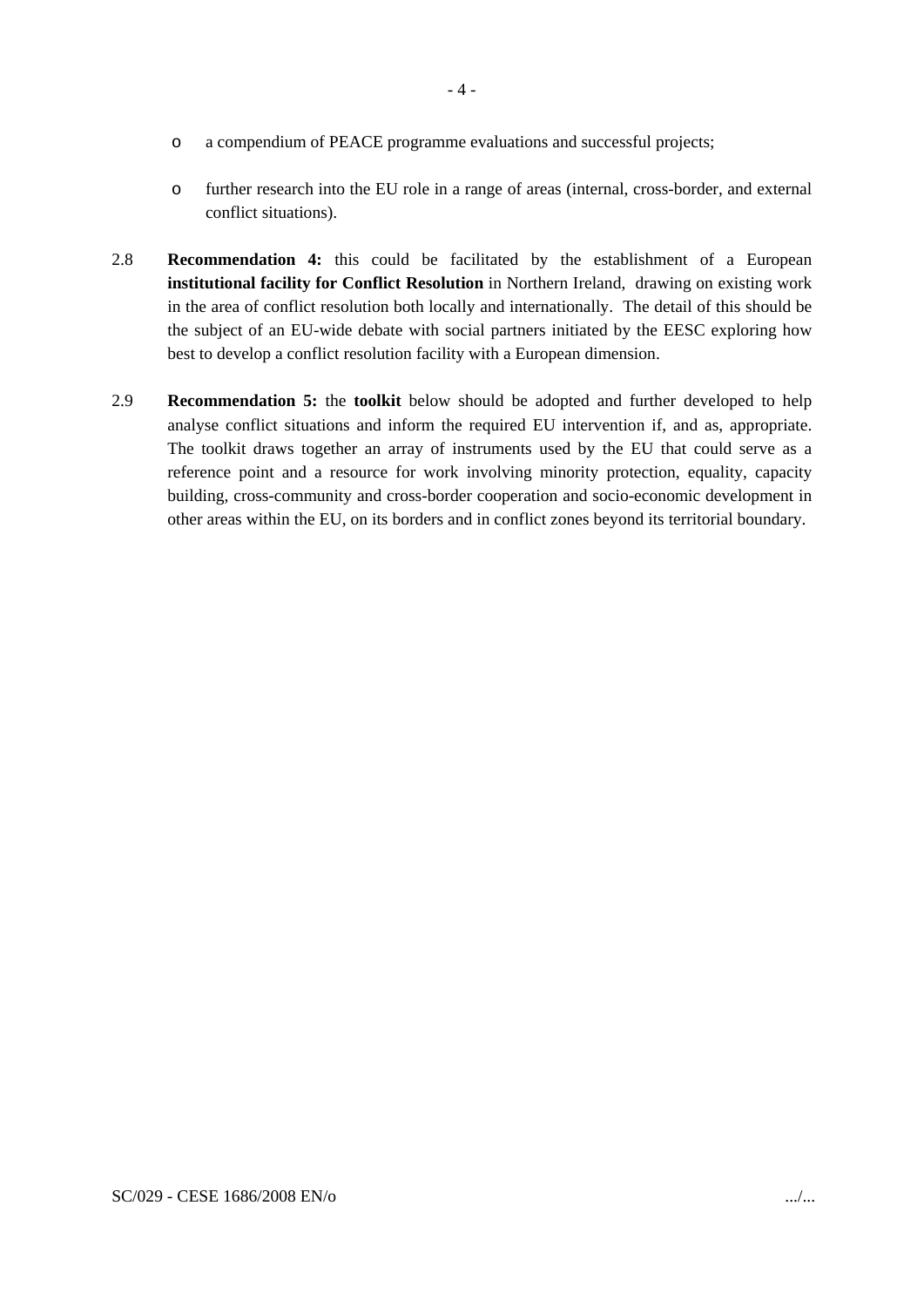

| Diagnostic kit:          | <b>Reference Manuals:</b>                                                     | <b>Strategic visioning:</b>                                                                             |
|--------------------------|-------------------------------------------------------------------------------|---------------------------------------------------------------------------------------------------------|
| Socio-economic           | Experience from elsewhere (e.g. from                                          | Objective (supra-national) long-term view lenses                                                        |
| and political            | conflict resolution facilities)                                               | combined with risk-taking approach                                                                      |
| analysis                 | Compendium/database of                                                        | Lessons learned applied                                                                                 |
|                          | programmes/projects                                                           | Knowledge gained and developed                                                                          |
|                          | Consideration of conflict settlement                                          | Assessment of stage of conflict                                                                         |
|                          | theories                                                                      | Determination of intervention path, depending on the                                                    |
|                          |                                                                               | stage of the conflict and the location (within EU, on                                                   |
|                          |                                                                               | its borders or beyond)                                                                                  |
|                          | <b>FINANCIAL TOOLS</b>                                                        | <b>NON-FINANCIAL TOOLS</b>                                                                              |
| <b>Big tools</b>         | EU financed networks focussing on                                             | Europeanisation (at national level) EU norms,                                                           |
| (macro level)            | conflict transformation                                                       | values, institutions, procedures (including social                                                      |
|                          | EU institutions, policies, opportunities                                      | partner involvement)                                                                                    |
|                          | EU ethos, methodology, example                                                | Neutral Space to facilitate dialogue/build consensus.<br><b>Even-handed approach to generate trust.</b> |
|                          |                                                                               | EU peace-making model - leading by example                                                              |
|                          |                                                                               | Close partnership with major donors                                                                     |
| <b>Levers</b> and        | <b>Bespoke EU PEACE Programmes</b>                                            | Task Force (gathering local information, identifying                                                    |
|                          | <b>Structural funds</b> Skewed to target                                      | opportunities and areas for co-operation, encouraging                                                   |
| spanners<br>(meso level) | conflict resolution (defined with                                             | participation in EU-wide programmes                                                                     |
|                          | appropriate "distinctiveness" criteria)                                       | Partnership approach working with local political                                                       |
|                          | <b>Bi-lateral/cross-border cooperation</b>                                    | and social partners                                                                                     |
|                          | <b>Agreements and initiatives</b>                                             | Local consultation leading to local ownership of                                                        |
|                          | Social partnership model                                                      | programme design and development.                                                                       |
|                          | <b>Programme level evaluation</b>                                             | <b>Engagement</b> of local institutions<br><b>Removal of barriers using EU policies</b>                 |
| <b>Fine tuning</b>       | Local delivery agents to get to grass                                         | Europeanisation (at local level)<br>Social partner                                                      |
| devices                  | roots                                                                         | involvement, Citizens engagement,<br>Community                                                          |
| (micro level)            | <b>Global</b><br>grants<br>local<br>to<br>ensure                              | participation, Deployment of European Commission                                                        |
|                          | sensitivity and reach to right target                                         | <b>Officials</b>                                                                                        |
|                          | Conditional funding to promote best                                           | <b>Celebration of success</b>                                                                           |
|                          | practice                                                                      | Awareness raising using press and publicity                                                             |
|                          | <b>Monitoring</b> for continual learning<br>Support for capacity building and |                                                                                                         |
|                          | collaboration/cooperation                                                     |                                                                                                         |
|                          | "Bottom<br>$up''$ ,<br>cross-border                                           |                                                                                                         |
|                          | cooperation – economic, social and                                            |                                                                                                         |
|                          | cultural                                                                      |                                                                                                         |
|                          | Self evaluation                                                               |                                                                                                         |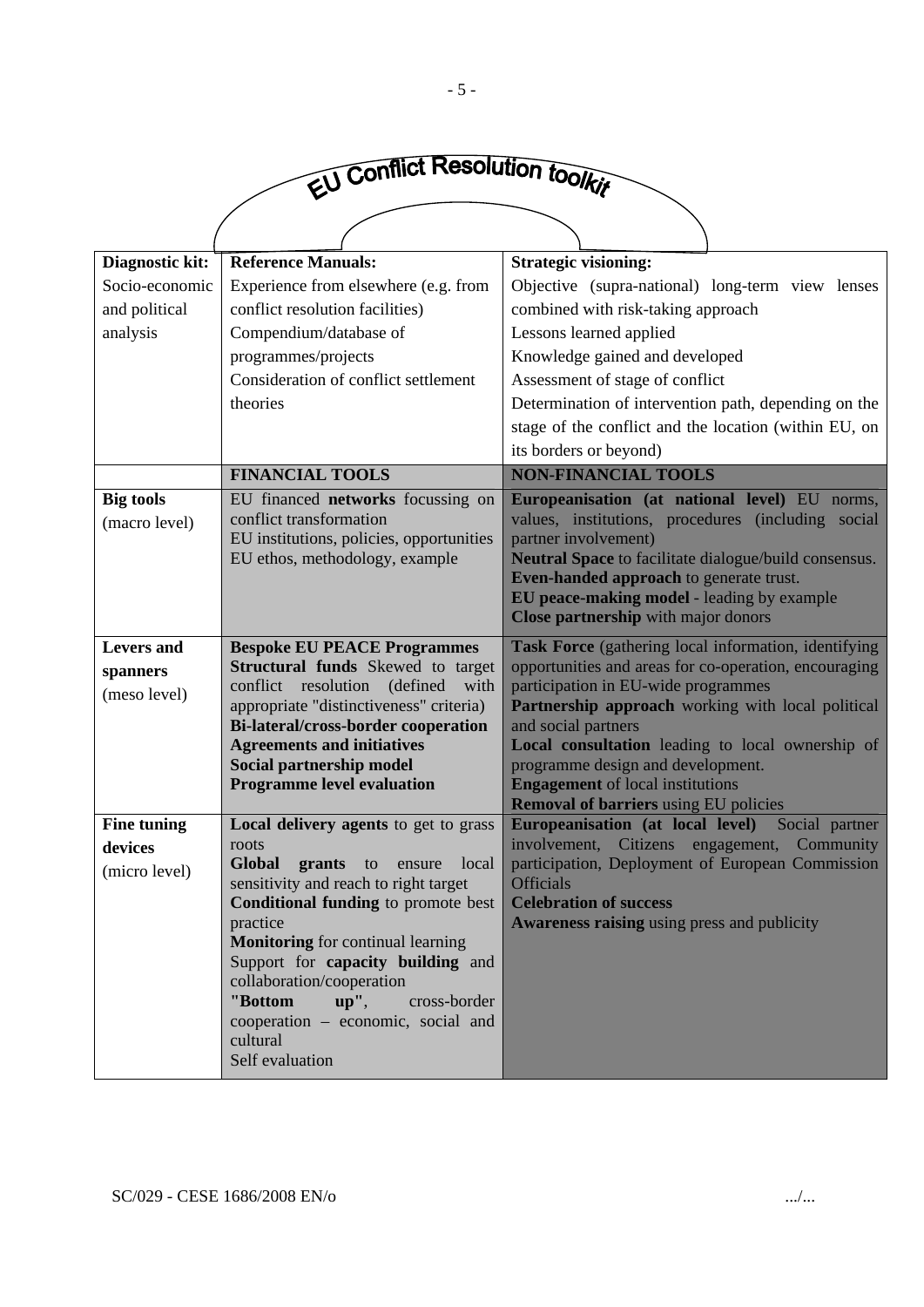### 3. **Introduction**

- 3.1 This Opinion seeks to tell the relatively "unsung" story of the success of EU support for the Northern Ireland peace process, to increase understanding of the Northern Ireland experience among European civil society, and to draw up a "tool-kit" of the methods used by the EU to promote peace and reconciliation for use in other areas of conflict, as appropriate.
- 3.2 The Opinion focuses mainly on EU support through the EU PEACE Programmes, the International Fund for Ireland (IFI) and INTERREG. It examines how the funds were designed and the impact they had on the social, economic and political life of the region, focussing on support for civil society (business, trade unions, voluntary sector).
- 3.3 It also examines the wider opportunities provided by the EU for British-Irish political, diplomatic, and administrative cooperation and how far the "European peace-making model" was used as a beacon for positive movement in Northern Ireland.

## 4. **Method**

- 4.1 Four working meetings were held, one of which was a Consultation Conference in April 2008 in Northern Ireland. The Conference gathered information from stakeholders and experts, through questionnaires and an e-consultation, enabling conclusions to be drawn based on direct experience of EU programmes and policies. In addition the Subcommittee members conducted a study tour and visited EU funded projects in Belfast.
- 4.2 The Conference coincided with events marking significant political progress in Northern Ireland and was attended by the First and Deputy First Minister, the Irish Minister of State and senior EU representatives involved in setting up the PEACE Programme.
- 4.3 A key element of this Opinion has been valuable cooperation involving the three EESC Groups, their experts and the members of the Sub-Committee from France, Spain, Italy, Ireland and the UK, the European Parliament (de Brún report) and the European Commission.

### 5. **Background**

### 5.1 **Geography/economy**

5.1.1 Northern Ireland is situated on the North Eastern corner of the island of Ireland. Covering an area of 5 500 square miles, its population, according to the last census (2001) stands at 1 685 000 of whom 53.1% are Protestant, 43.8% Catholic, 0.4% "Other" and 2.7% no religion. This population is among the youngest in Europe with over 40% under 29 years old. Static until recently due to net outward migration, the population is forecast to exceed 1.8 million by 2011.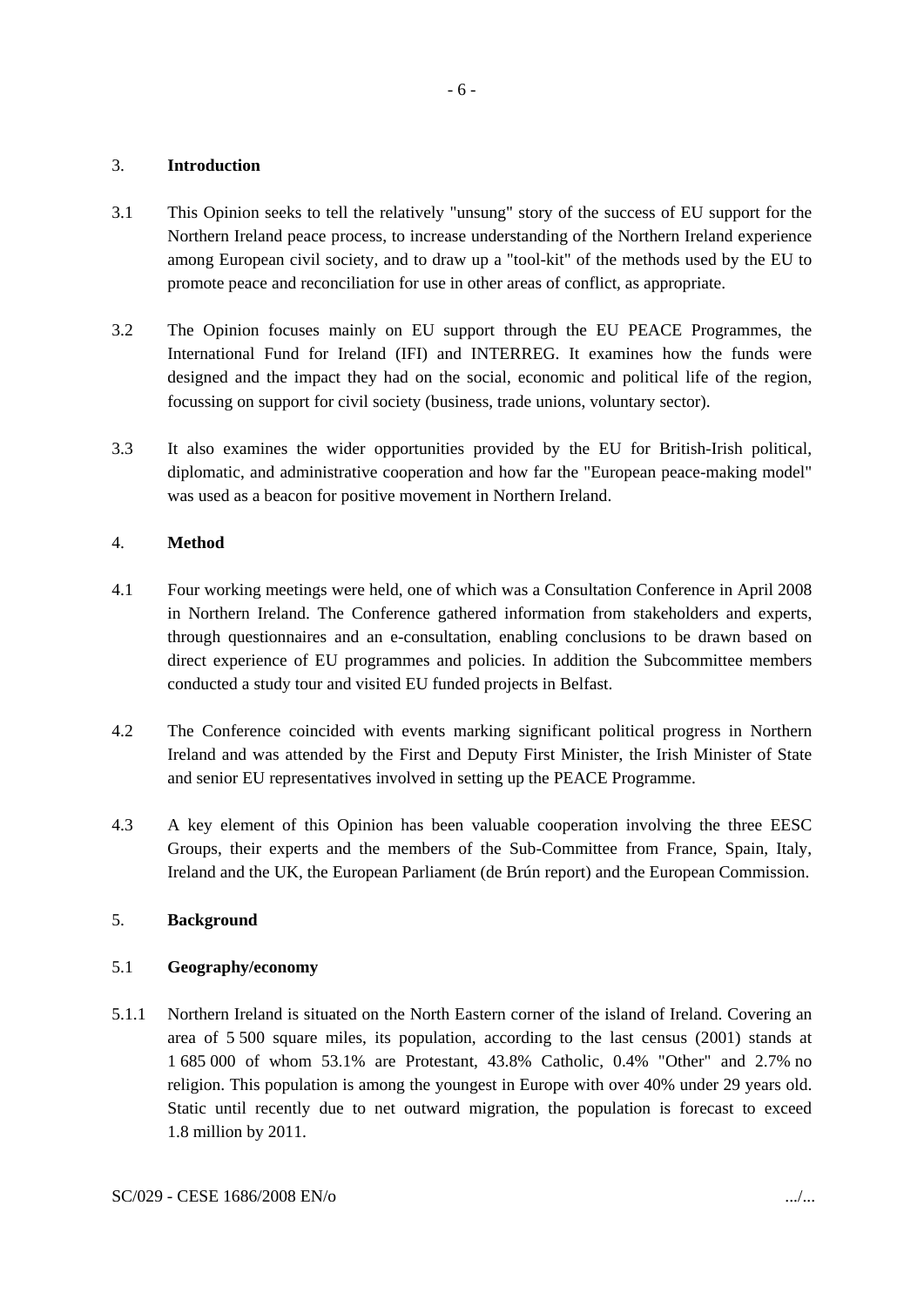5.1.2 The economy is evolving from traditional manufacturing (shipbuilding and textiles) to being more service-led and outward-looking. From 2004/05, Gross Value Added (GVA) grew by 3.5% in real terms, just below the UK average but well below the Irish GDP growth of up to 10% per year during its "Celtic Tiger" years. GVA per capita is around 80% of the UK average and unemployment has fallen to 3.6%, down from a peak of 17.2% in 1986. However, these statistics mask a number of serious challenges, such as the high level of economic inactivity, standing at 26.9%, highest of all UK regions and a high dependency on public funds to support both public and private sectors, which has stymied entrepreneurial spirit (public funds represent 62% of GVA).

#### 5.2 **Recent historical/political background**

- 5.2.1 As a region of the United Kingdom, Northern Ireland emerged following the "Government of Ireland Act" which brought about the partition of Ireland North and South in 1921. This created a border region on the island and marked the beginning of a process of "back to back" living in social, economic and political terms. This division has been a source of contention between Northern Ireland nationalists (mainly Catholic) and unionists (mainly Protestant) ever since. In general, the former aspire to a united Ireland, while the latter want Northern Ireland to remain part of the UK.
- 5.2.2 In 1921, 60% of the population was Protestant and 40% Catholic. The majority Unionist community held power for almost half a century. In the late 1960s, civil rights marchers took to the streets demanding an end to discrimination. Violent confrontations and riots followed which many see as the start of Northern Ireland's recent "Troubles". At the height of the "Troubles" in 1972, the Northern Ireland Parliament was dissolved and "Direct Rule" was established from London.
- 5.2.3 The following decades saw numerous attempts to stabilise the situation, including reconciliation initiatives prompted mainly by civil society organisations, including trade unions. But the same period witnessed terrible violence which, after 35 years, had claimed the lives of more than 3 500 people and left many thousands more physically and mentally maimed for life.
- 5.2.4 The paramilitary ceasefires of 1994 paved the way for talks between the political parties. In 1998, the Good Friday/Belfast Agreement was concluded and endorsed by an overwhelming majority in separate referenda North and South of the border. The following year a Northern Ireland Executive and Assembly were set up, together with a number of North/South Bodies and devolution was restored in the closing weeks of the millennium.
- 5.2.5 In 2002, the Assembly was suspended and it was not until May 2007, that a devolved powersharing Executive was restored, led by the DUP (Unionist) and Sinn Fein (Republican). The region is now experiencing its longest period of political stability for almost four decades.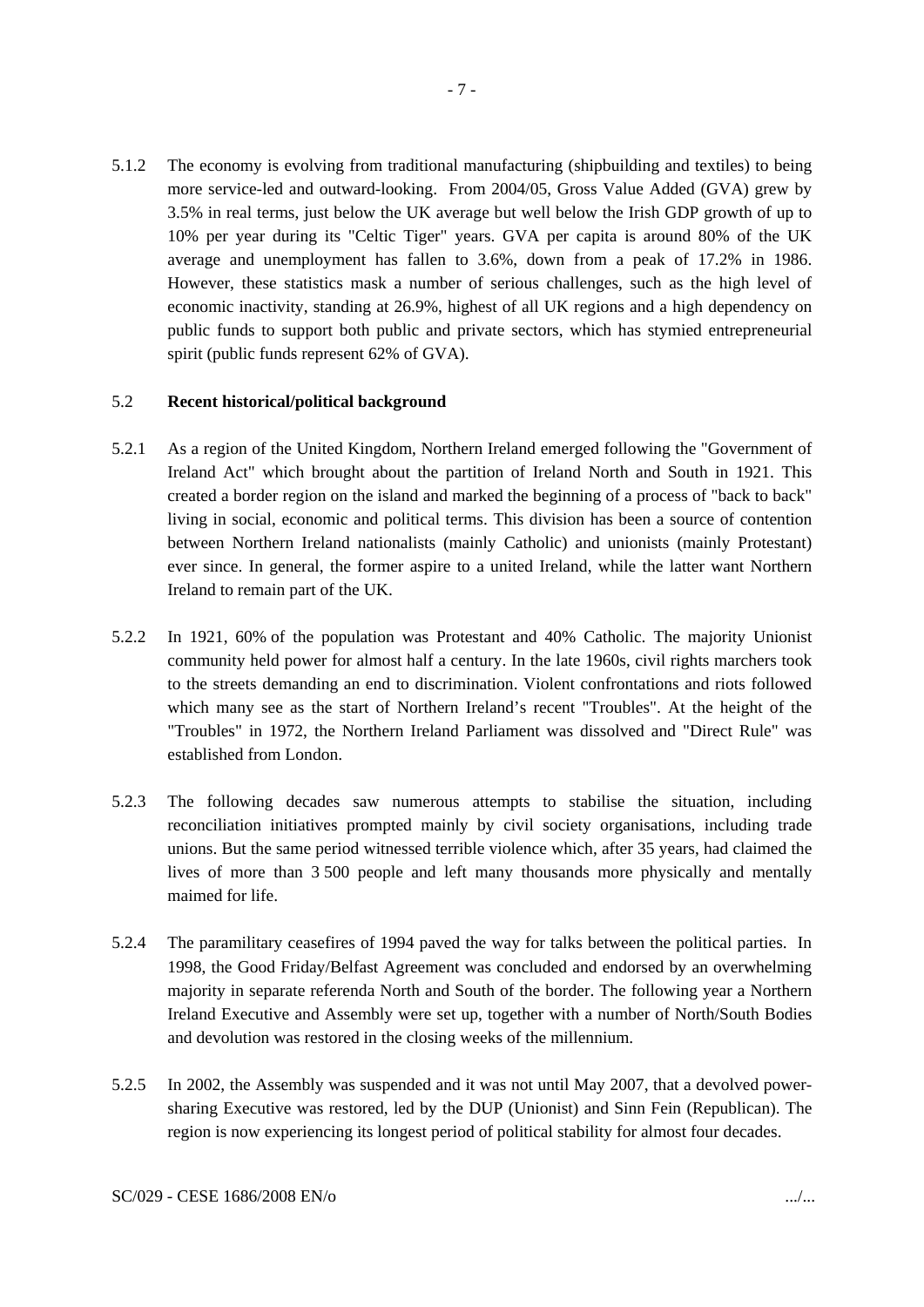### 5.3 **EU involvement in the peace process**

5.3.1 The UK and Ireland joined the European Union in 1973 at the height of the "Troubles" and Northern Ireland was given "**special status**" by being granted "**Objective One"** status although not always "fitting the bill" in economic terms. This meant extra funding for economic and social development. This was intended as additional to UK Government funding though many claimed it was used to offset public funding requirements.

- 8 -

- 5.3.2 In the first direct elections to the **European Parliament (1979),** three MEPs were elected from Northern Ireland (Ian Paisley, John Hume and John Taylor). In 1984, the EP published the "**Haagerup Report**" on Northern Ireland and EC Vice-President, Lorenzo Natali, promised to *"examine sympathetically the suggestion of an integrated plan for Northern Ireland and the border areas".* He stressed, however, that he needed the go-ahead from the UK and Irish Governments.
- 5.3.3 In 1986, the UK and Irish Governments set up the **International Fund for Ireland** to "*promote social and economic advance and to encourage reconciliation between nationalists and unionists on the island of Ireland*". The EU is one of the main donors, alongside the US, Canada, Australia and New Zealand, of the EUR 849 million that has supported over 5 700 projects in Northern Ireland and the border counties of Ireland for over 20 years. By 2013, EU funding to the IFI will have totalled EUR 349 million.
- 5.3.4 The visit of the **European Commission President Jacques Delors** to Northern Ireland in 1992 for consultations with local representatives strengthened his engagement with the cause of peace in the region. That year, the economic barriers to North-South trade on the island came down with the completion of the Single Market which, in time, opened up valuable opportunities for cross-border commerce and business.
- 5.3.5 In 1994, just after the paramilitary ceasefires, Delors met the three Northern Ireland MEPs (then Ian Paisley, John Hume and Jim Nicholson) and agreed plans for a major new EU package. He set up a Task Force and, following extensive local consultation, the proposal of a EUR 300 million three year PEACE Programme was agreed by the EU Summit in 1994, just weeks before the end of Delors' Presidential term. This was extended for a further two years with additional EU funding of EUR 204 million.
- 5.3.6 This became the first **Special Support Programme for Peace and Reconciliation in Northern Ireland and the Border Counties of Ireland**, or **PEACE I**. The wide-ranging consultation on the Programme included an Opinion drawn up by the **European Economic**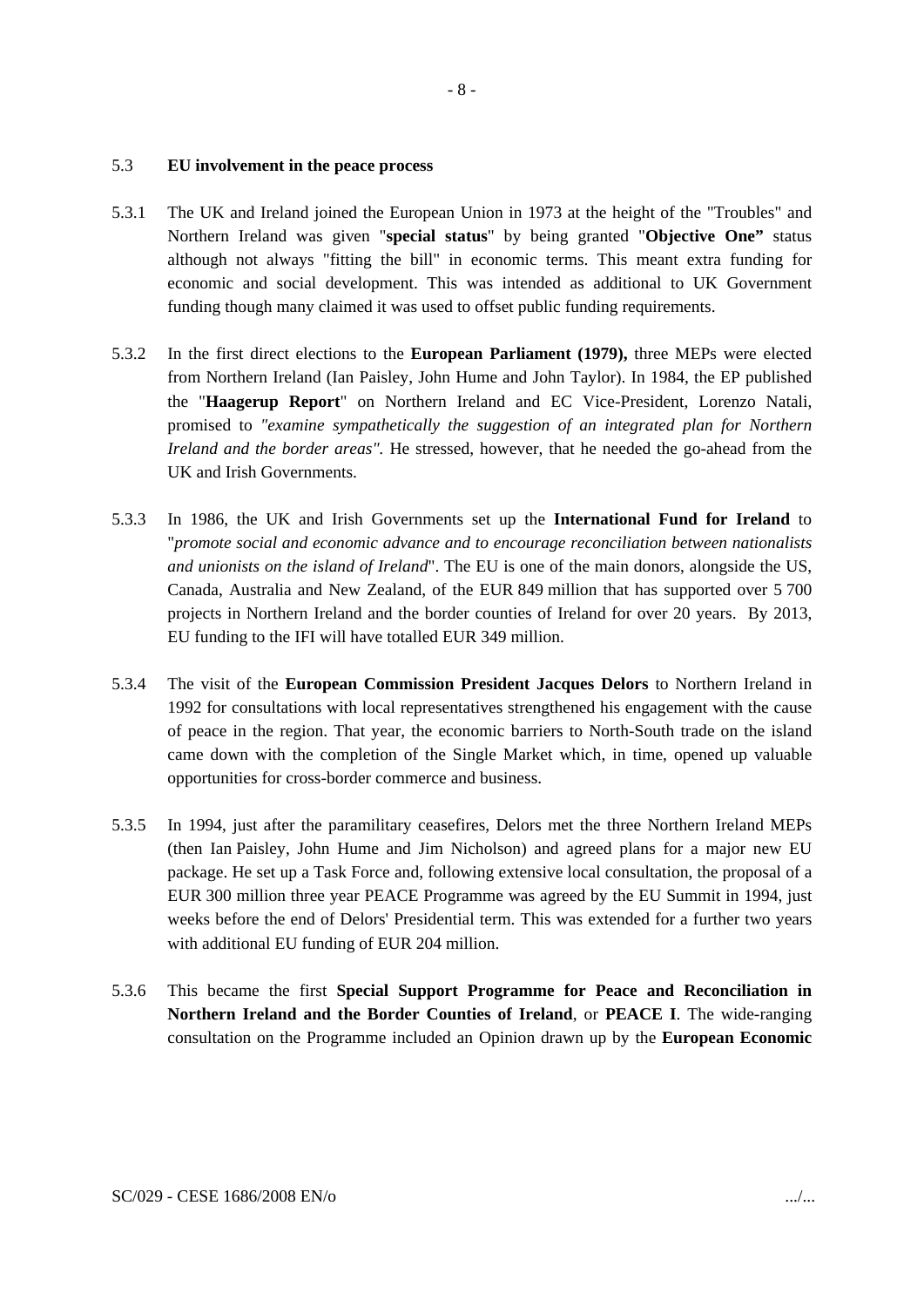and Social Committee<sup>[1](#page-9-0)</sup> in 1995 which welcomed the Initiative and stressed the need for a long-term approach as well as flexibility in funding allocation.

- 5.3.7 In 2000**, PEACE I** was followed by **PEACE II**, negotiated by the parties to the new Northern Ireland Executive with EU funding of EUR 531 million. This was extended in 2005/06 with EU funding of EUR 78 million. The EESC drew up a second Opinion (Rapporteur Mr Simpson) calling for PEACE II funding to be more focussed on projects promoting reconciliation and on the problems facing migrant workers. In 2007, **PEACE III** came into operation for the period 2007-2013 with EU funding of EUR 225 million. In total the EU has contributed EUR 1.338 billion to these Programmes.
- 5.3.8 Following devolution in 2007, **European Commission President Jose Manuel Barroso** set up a new **Task Force** led by **Regional Affairs Commissioner Danuta Hübner** to look into future EU/Northern Ireland cooperation. Published in April 2008, the Report proposes numerous ways for the region to become more involved in EU policies and notes the interest expressed by the Northern Ireland authorities in promoting the development of a **European institutional facility for conflict resolution** to provide research, advice and sharing of experience.

## 6. **The impact of EU involvement**

- 6.1 EU involvement in the peace process has taken many different forms, ranging from high level political support to grass-roots financial intervention. This activity was at its most intense in the 1990s in support of the political progress made as a result of the ceasefires and the conclusion of Good Friday/Belfast Agreement and continues today with the European Commission Task Force focussing on new areas of cooperation, PEACE III, the IFI and INTERREG.
- 6.2 **EU funding** for peace-building has been an essential element of EU support for the peace process. However, **non-financial** factors, which are inherited automatically with EU membership, have had a profound effect on the promotion of positive change. The EU "sphere of influence" can therefore be divided into two distinct, yet overlapping **financial** and **non-financial factors**.

## 6.3 **Non-Financial Factors**

6.3.1 The EU provided a **"neutral space" for the facilitation of dialogue** between British and Irish politicians after accession, offering new opportunities for regular meetings on neutral ground. This was also valuable for Northern Ireland MEPs, the best example of which was the meeting between **Paisley, Hume, Nicholson and Delors** in 1994 which brought about the

-

<span id="page-9-0"></span><sup>1</sup> Opinions of the EESC on the Draft Notice to Member States laying down guidelines for an Initiative in the framework at the special support programme for peace and reconciliation in Northern Ireland and the border counties of Ireland, COM(1995) 279 final; OJ C 155 du 21.6.95 and OJ C 236 du 11.9.95.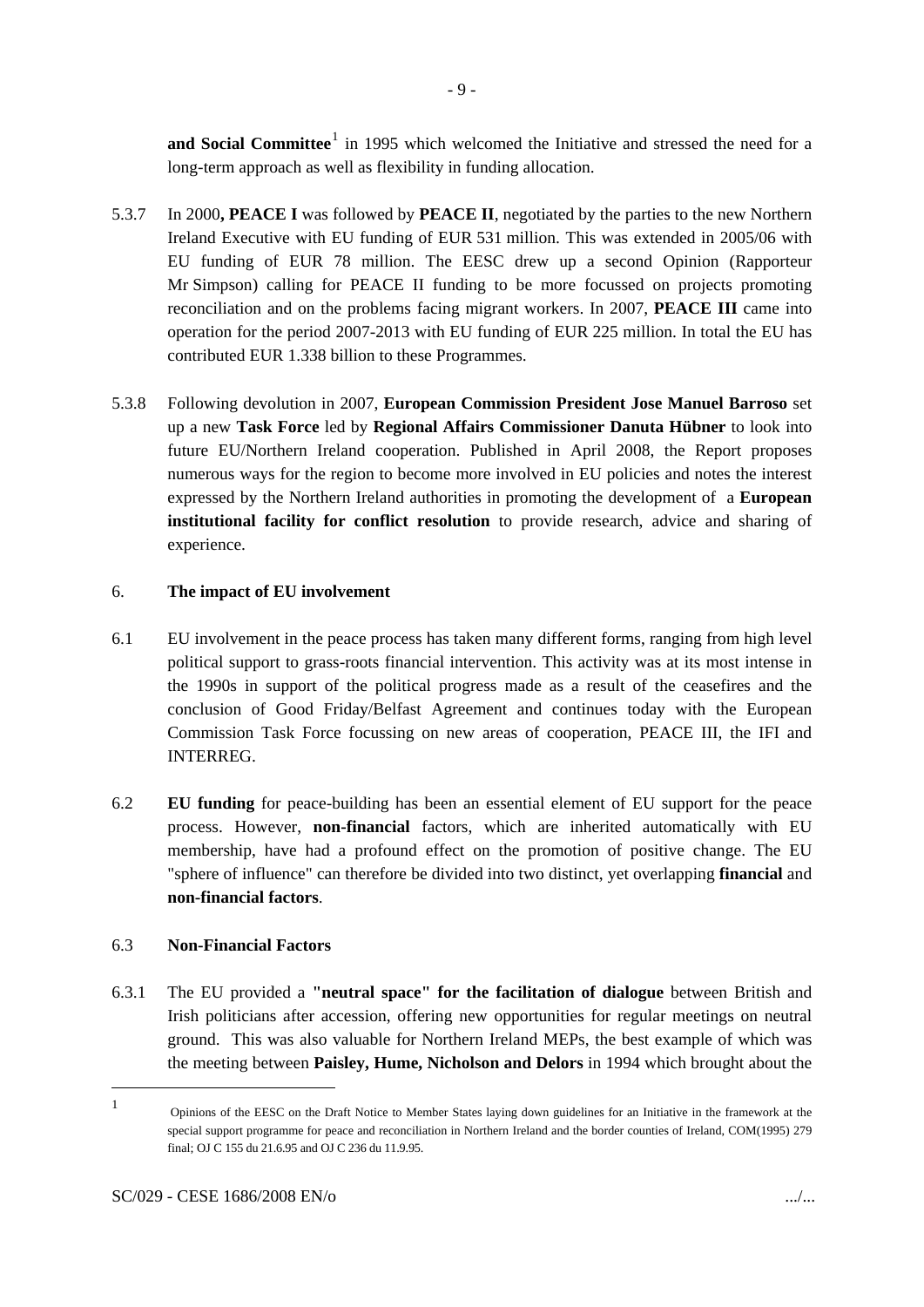first PEACE Programme which Paisley described as one of the most productive meetings of his career. Also, **cross-border cooperation** between UK and Irish officials on everyday issues brought a "coming together" of administrations that undoubtedly had a positive impact on the peace process.

- 6.3.2 This "**neutral space**" was even more valuable when it came to EU support for the peace process on the ground. Engagement, involvement, and empowerment of civil society was facilitated by the institutions and the deployment of personnel who worked to ensure an "**even-handed**" and inclusive approach.
- 6.3.3 Another important **non-financial** element was the opportunity provided for UK and Irish decision makers to experience the **consensus-building style** of EU law-making. In Council negotiations, Member States used a new style of multi-lateral dialogue, trade off and compromise which was a valuable tool in local political talks.
- 6.3.4 The arrival of the **Single European Market** in 1992 had a significant **non-financial** impact on the peace process. The removal of administrative barriers to cross-border trade encouraged greater cooperation between business organisations on either side of the border and boosted the long standing activities of the trade union movement on cross-border cooperation. However, cross-border security controls continued to inhibit major advances in economic and social cooperation.
- 6.3.5 A **non-financial factor** of limited impact in the early days was the **European peace making model** as an example for the region to follow. When Northern Ireland joined the EU, many hoped the stabilising effect of accession would be almost immediate. However, because community divisions were so entrenched it took time for the European model to have impact on the process.
- 6.3.6 Even today, after 35 years of EU membership, so called "peace walls" separating Catholic and Protestant communities still exist in Belfast. The majority of children attend "separate" schools and 90% of people live in "separate" communities.

## 6.4 **Financial impact**

- 6.4.1 The financial impact of PEACE I on the peace process was significant because it was **unique and innovative** - nothing like it had ever been tried by the EU before. With EUR 500 million (1995-1999) to support peace and reconciliation, it was also the largest injection of aid to be earmarked for this specific purpose. This represented 73% of the total investment, the remainder being met by the authorities in both countries and the non-governmental sector.
- 6.4.2 A key factor contributing to the positive impact of PEACE I was the **wide-ranging consultation process** which went into its formulation. Organised civil society, including NGOs, trade unions and business, felt an ownership because their input was recognised. The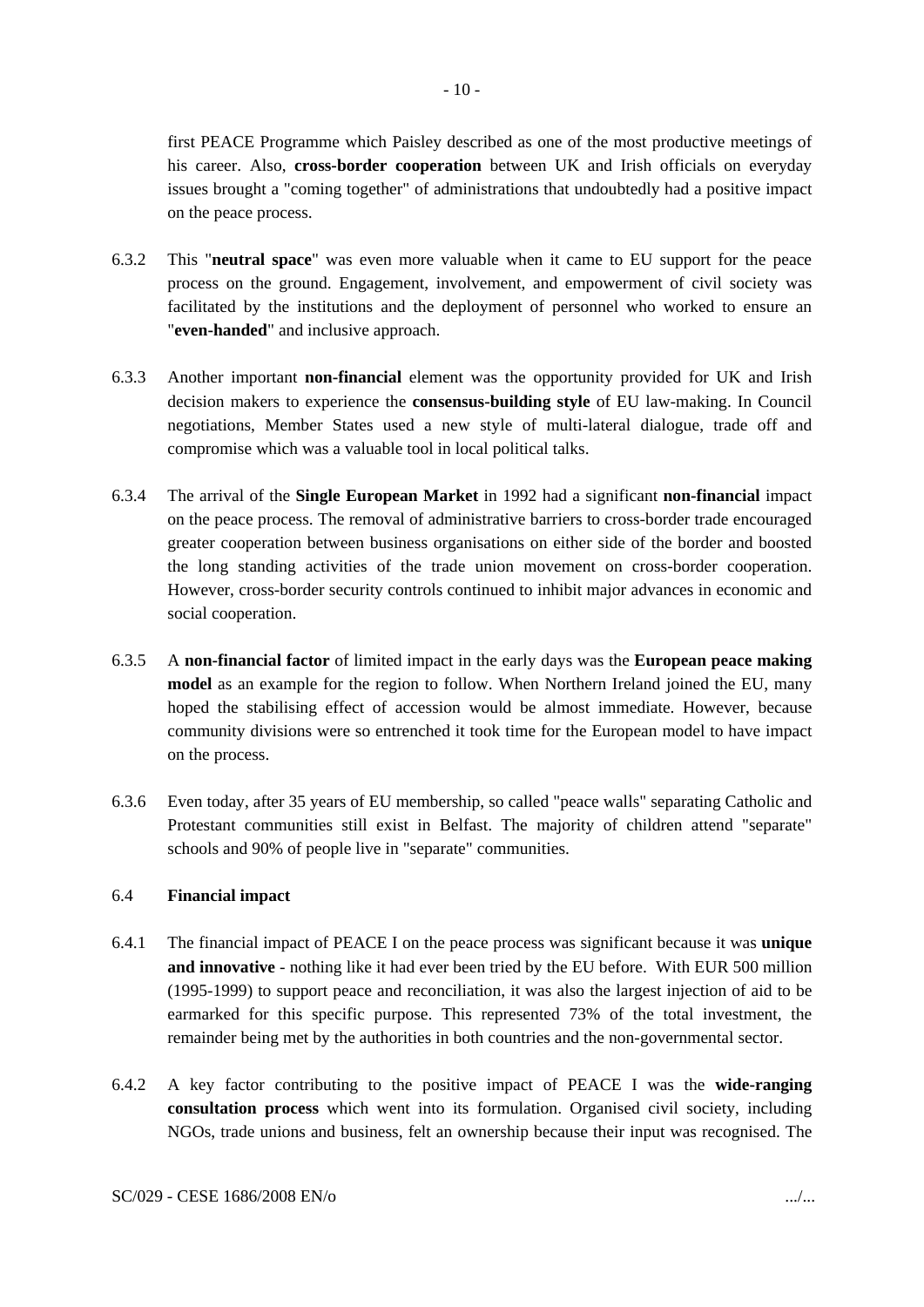NI MEPs were also directly involved in the detail. PEACE I was widely publicised and therefore well-known throughout its target area. This "recognition" remains valid today.

- 6.4.3 The originality of the PEACE **funding mechanisms** was also crucial to its success. **Intermediary Funding Bodies** were an ingenious means of devolving responsibility to the grass roots and building capacity at the same time. **District Partnerships,** made up of representatives of business, farming, voluntary and community sectors as well as trade unions and elected members of local government, were a "first" for Northern Ireland. This **partnership approach** to decision-making was as much a part of the peace-building process as the funding itself.
- 6.4.4 It is widely recognised that this "**bottom-up**" approach meant funding was more accessible to "*those in the margins of local economic and social life*". In particular, it targeted groups which had hitherto received little or no support, such as **victims and ex-prisoners** and stepped up funding for others, including **cross-community** and **cross-border organisations**, **women's and youth groups.**
- 6.4.5 The financial impact of these programmes was greater than previous EU funding because it was guaranteed as "**additional**". This made it more valuable and more visible because it was "**over and above**" Government funding for the region. It is often argued that this was not the case for other EU structural fund programmes.
- 6.4.6 The shift in focus between the Programmes has also had an impact. "**Social inclusion**" had the largest share of PEACE I and "**economic renewal**", received most under PEACE II. Under PEACE III, the focus has changed to "**reconciliation"** which is recognised as the best means to tackle the problems of sectarian division which remain.
- 6.4.7 Also, responsibility for PEACE II/III shifted to the newly created cross-border **Special EU Programmes Body (SEUPB).** Aspects of its work are supported by Monitoring Committees comprising public, trade union and private sector interests from Northern Ireland and the Border counties. While some argue that the impact of this change has been to reduce the level of grass-roots involvement, others see it as a valuable "one-stop-shop" for all aspects of EU PEACE and cross-border funding.
- 6.4.8 The impact of the **IFI** on the peace process has also been highly significant, both in terms of its projects and in its make-up. The IFI brings together representatives from its donor countries and this unique form of cooperation, particularly between the EU and the US, could be a valuable example of good practice in other conflict zones.
- 6.4.9 While **INTERREG** operates throughout the EU, its specific impact on the island of Ireland has also been extremely valuable in terms of the peace process. Working alongside the crossborder elements of the PEACE Programmes, INTERREG, has invested in cross-border

Statistics show almost half the population have benefited from the PEACE Programmes.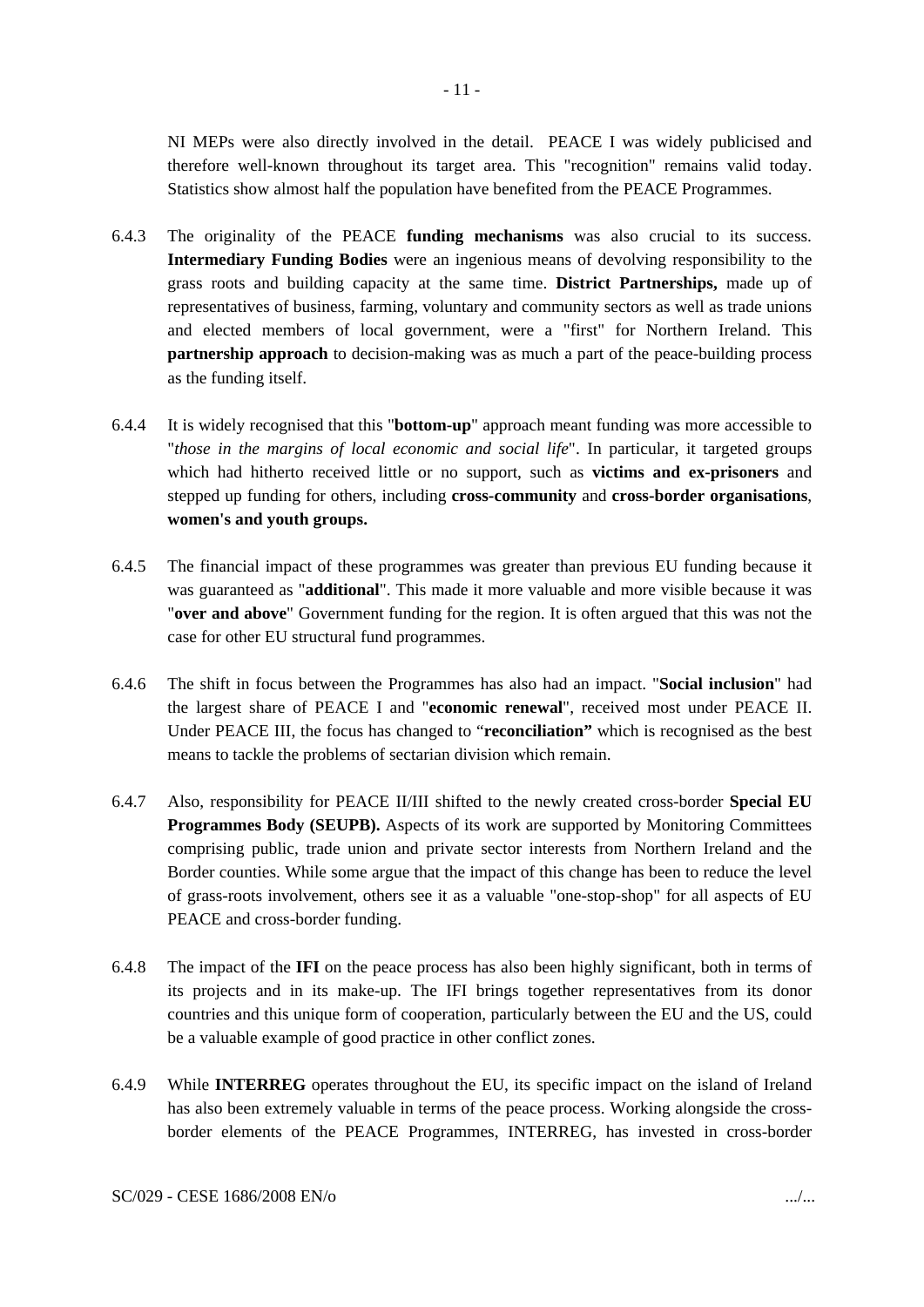infrastructure and socio-economic programmes, helping encourage communities living backto-back to work together.

6.4.10 Other EU Initiatives, such as **URBAN, EQUAL** and **LEADER** have had a less direct, but nonetheless important influence on the Northern Ireland peace process and continue to do so.

### 6.5 **Impact on cross-border cooperation**

- 6.5.1 Following the partition of the island in 1921, both jurisdictions evolved separately and apart. The impact of this "back to back" stance was evident before the "Troubles" and was exacerbated by 35 years of violence. Cross-border interaction was limited because of the dangers and difficulties and cross-border trade was the lowest of any EU internal frontier.
- 6.5.2 EU policies stimulated and facilitated a paradigm shift in cross-border cooperation. This was accelerated by the fact that both Ireland and the UK were members of the European Community. In the economic sphere, the "top down" impact of the **Single Market** was particularly valuable, while in the social and cultural sphere the "bottom up" impact of the PEACE Programmes incorporating the six Southern border counties was a catalyst for previously unimagined cross-border interaction.
- 6.5.3 The mutual goals included increased business, social interaction and closer cooperation between the respective governments. A cornerstone of the Good Friday/Belfast Agreement was the creation of a **North/South Ministerial Council** and **Cross-Border Bodies.** These jointly funded institutions are unprecedented in the EU. Also, the idea of an "island economy" has moved from being a radical concept to being accepted by most as mainstream, useful and beneficial.
- 6.5.4 This increase in cross-border cooperation was often led by the **Social Partners**. Their pioneering work ensured that decision-makers North and South cooperated to improve crossborder understanding, appreciation and trust. The resulting "shoulder to shoulder" cooperation works in many arenas but is most evident in the economic sphere and in health and education.
- 6.5.5 The many positive results of this work include a seven-year Trade and Business Development Programme between two business groupings North and South (**CBI-IBEC)** funded by IFI, PEACE and INTERREG and involving over 300 buyer/supplier meetings. Trade doubled over the period (1991-1997) to over £2 billion.
- 6.5.6 The work of the trade union movement to encourage cross-border and cross-community links is also extremely valuable. The **Irish Congress of Trade Unions (ICTU)** is an all-Ireland body, which during the "Troubles" worked tirelessly to promote better community relations. Congress did not seek funding for its work, but some bodies associated with the trade unions did receive EU support.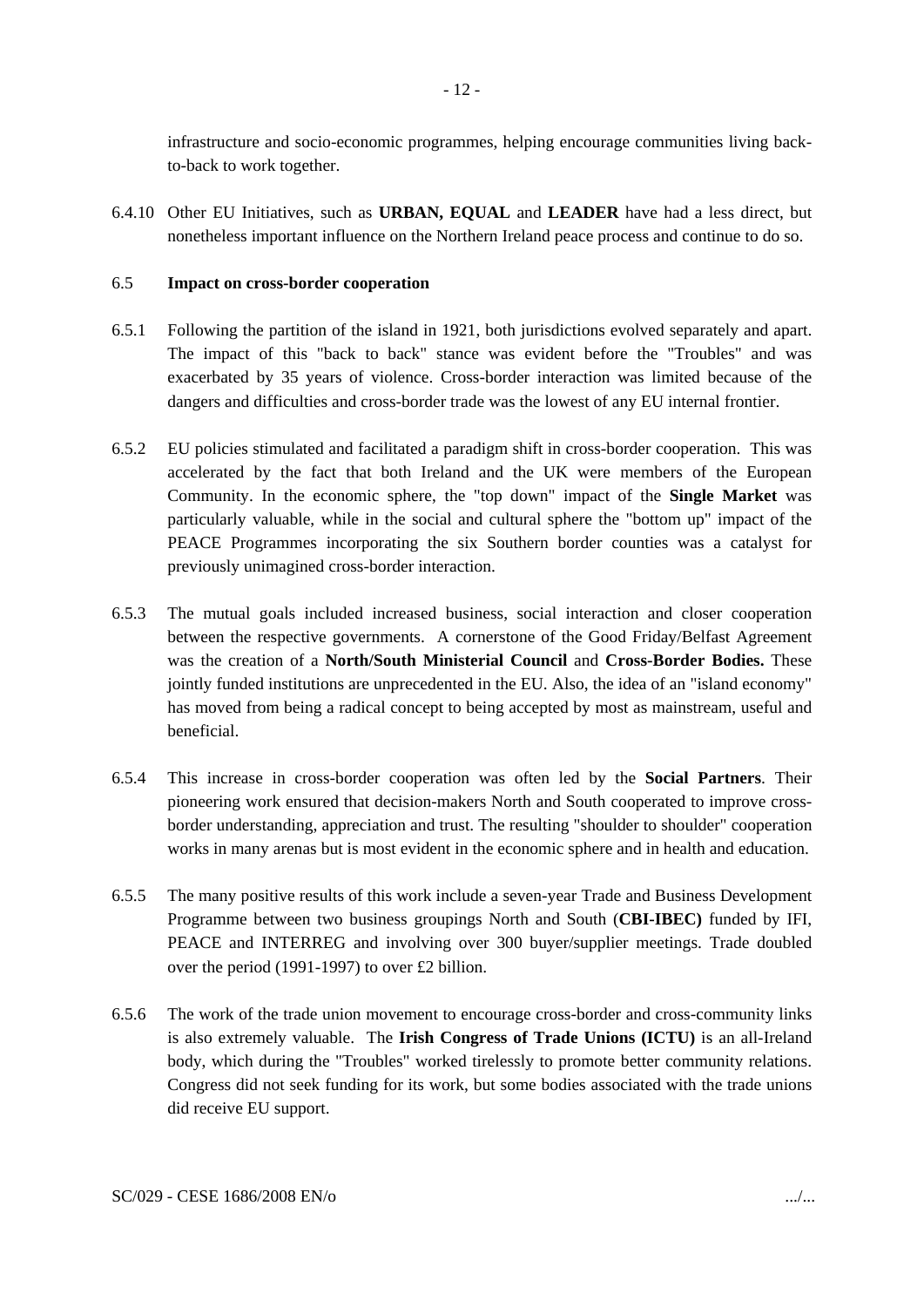- 6.5.7 In terms of the cross-border reach of the PEACE Programme, the fact that only the six border counties of the South could directly benefit from PEACE funds meant the reach was limited, especially for business development at a time when the most potential lay beyond the Southern qualifying area.
- 6.5.8 Cross-border cooperation was lifted onto an entirely new and significantly broader and deeper level. With most physical, fiscal, technical and security barriers removed, enabling and encouraging unprecedented volumes of cross-border trade, interaction and co-operation, the challenge was to continue to address the long-standing cultural and social barriers that remained.
- 6.5.9 Crucially, the methods used by the EU to support peace and reconciliation at the economic and social level and across the communities provides a unique, well developed and increasingly proven regional model for implementing the EU's own distinctive philosophy, expertise and methodology.

### 6.6 **Impact on Economic Development**

- 6.6.1 By assisting in the process of peace-building, the EU has contributed to the acceleration of economic development in Northern Ireland and the Border counties. The direct impact of PEACE I and II on economic development has been acknowledged in a number of ex post evaluations as being significant. The main indirect effect has been that the role of the EU in supporting political progress and peace-building enabled much more rapid social and economic development to take place.
- 6.6.2 The PEACE Programmes, IFI and INTERREG collectively have created sustainable employment, environmental and infrastructural improvements, particularly in areas affected by conflict; they have brought development and entrepreneurial capacity within marginalised groups and communities and contributed significantly to the rapid growth in cross-border trade over the past decade.
- 6.6.3 In terms of quality of impact, the consensus view is that the programmes have made a substantial contribution to the building of a peaceful and stable society. To a large extent this has been achieved by building the capacity within the community and voluntary sectors to sustain the process of reconciliation.
- 6.6.4 "Social Partnership" is a core pillar of how the EU does business and these distinctive elements in the EU approach to peace and reconciliation help stimulate and encourage new ways for economic and political interests to interact with each other for the mutual benefit of the whole society.
- 6.6.5 EU input has helped to develop a strategic vision for the economy in a post conflict environment. Going forward, there are many new and exciting opportunities for the region,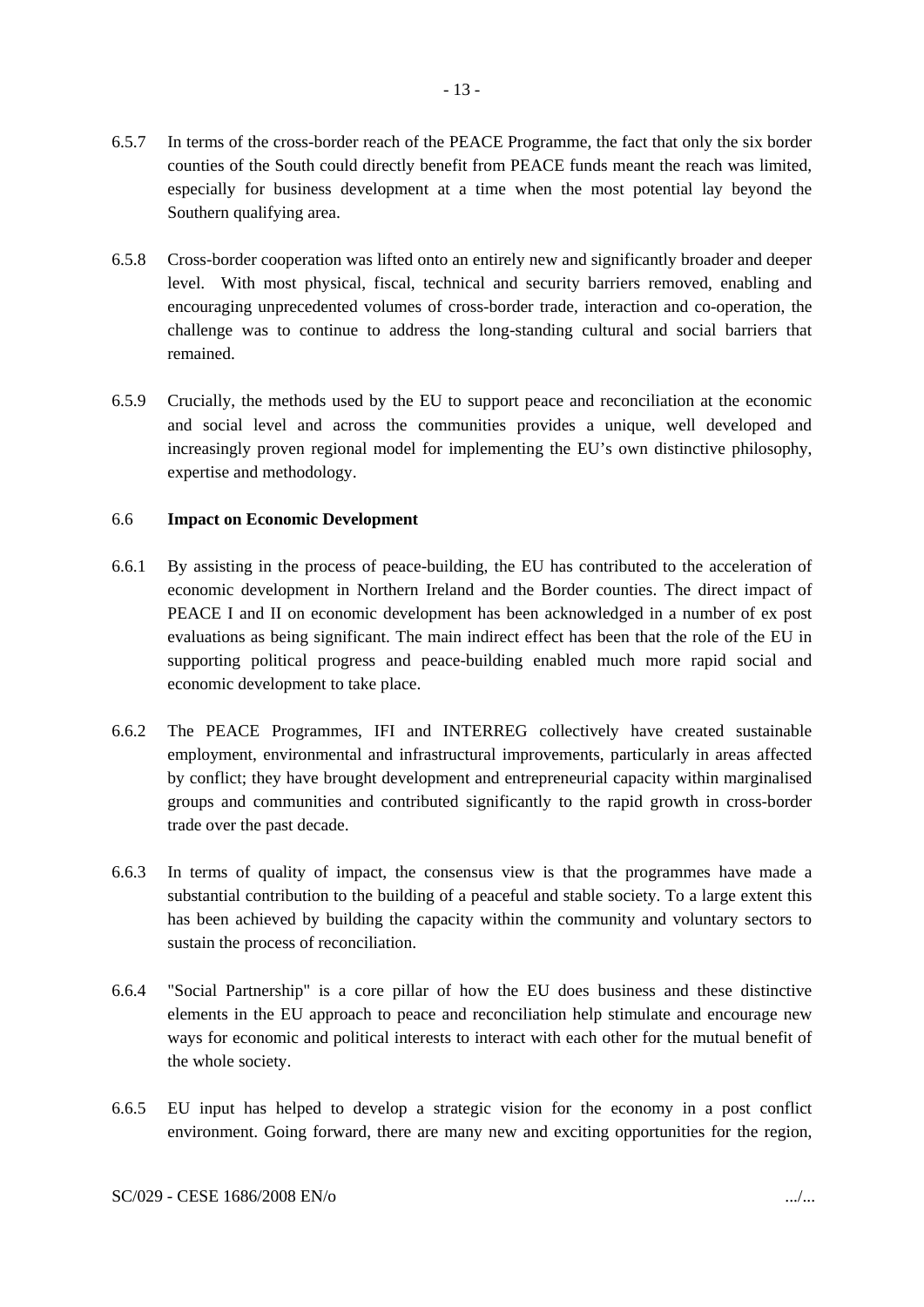- 14 -

including through closer cooperation within the EU in those areas such as research, innovation and knowledge transfer recommended by the new European Commission Task Force, and further developing its business relationships with the Euro Zone.

## 6.7 **Impact on Social Inclusion**

- 6.7.1 Social inclusion remains a fundamental and over-arching ethos of the EU approach to peacebuilding and research confirms that the PEACE Programme assisted groups either not previously considered, or only receiving minimal support. It has supported the integration of minority ethnic groups, confidence and capacity-building, local empowerment among civil society and engaged those previously excluded.
- 6.7.2 Touching more than half of the population as project participants, the PEACE Programme brought the EU to the level of the citizen in what is described as "unprecedented grass-roots involvement". Those working in a voluntary capacity within their communities for change were targeted, empowered and supported. This recognition was a valuable confidencebuilding mechanism.
- 6.7.3 It used innovative funding methods, such as Intermediary Funding Bodies and District Partnerships which became Local Strategy Partnerships (LSPs) to target the grass roots and reach places many other initiatives did not. Devolving financial decision-making to these local organisations helped to build capacity and ensured grass roots involvement in both the design and the delivery of the Programmes.
- 6.7.4 The distinctiveness of the EU approach was also in its use of the European Social Partnership Model in the PEACE Programmes. Representatives from business, the trade unions and the voluntary sector, and "other interests" were consulted and included. While this principle remains central, many of the original partnership structures have not been sustained. This is a cause for concern, because bringing the social partners together with politicians to make decisions was an integral part of the peace process.
- 6.7.5 It is recognised that many people in the most divided and deprived areas have benefited from EU PEACE, INTERREG and IFI funding and consultations show a high degree of appreciation for the role played by the EU in this regard.

### 6.8 **Impact on peace and reconciliation**

6.8.1 In terms of **peace building**, EU intervention has helped to keep the peace process alive and sustain the momentum towards political stability. It also gave communities a sense of local ownership during times of political uncertainty. The evidence gathered in the EESC consultations with stakeholders overwhelmingly supports the conclusion that the EU and its funding programmes has helped to create that peace which now prevails.